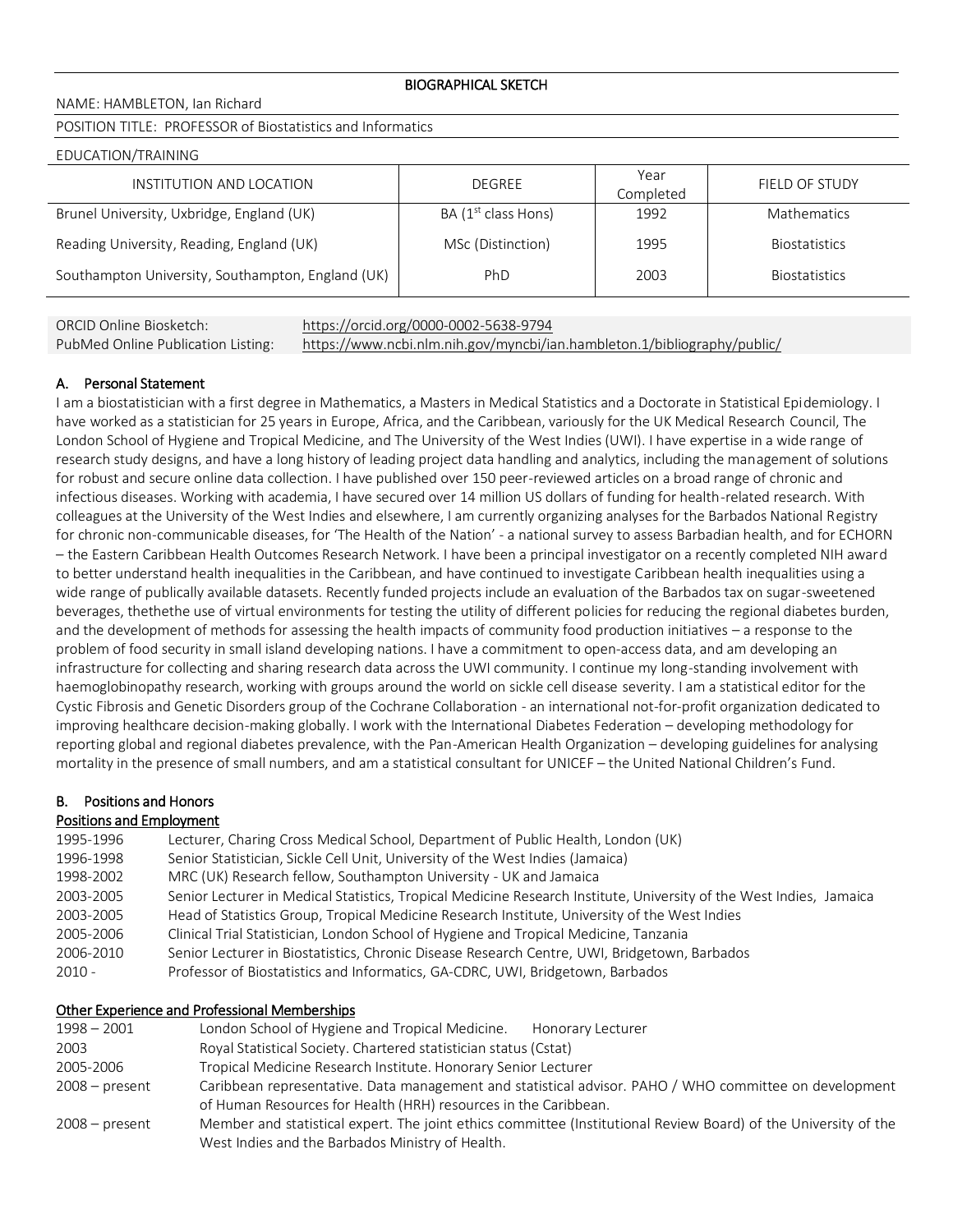| $2008 - present$                                                                                               | Editor, Cochrane Collaboration. Haemoglobinopathies editor and Statistical editor with the Cochrane                                        |  |  |  |  |
|----------------------------------------------------------------------------------------------------------------|--------------------------------------------------------------------------------------------------------------------------------------------|--|--|--|--|
| Collaboration (Cystic Fibrosis and Genetic Disorders Group). Full editorial duties for this global network for |                                                                                                                                            |  |  |  |  |
|                                                                                                                | systematic reviews of randomised clinical trials. The Cochrane Library has an impact factor of $4.65 - 14$ <sup>th</sup> out of            |  |  |  |  |
|                                                                                                                | 100 "General Medicine" journals.                                                                                                           |  |  |  |  |
| $2009 - present$                                                                                               | World Health Organization (joint IARC/PAHO) taskforce on developing sustainable cancer registration in Latin<br>America and the Caribbean. |  |  |  |  |
| $2011 - present$                                                                                               | Member of Committee for the analysis & production of the annual Barbados HIV/AIDS Surveillance Report.                                     |  |  |  |  |
|                                                                                                                | (HIV/AIDS Programme, Ministry of Health, Government of Barbados).                                                                          |  |  |  |  |
| $2012$ – present                                                                                               | International Diabetes Federation (IDF). Member of Diabetes Atlas sixth/seventh edition committee and the                                  |  |  |  |  |
|                                                                                                                | "Prevalence Working Group" with a remit of developing statistical methodology for the estimation of diabetes                               |  |  |  |  |
|                                                                                                                | prevalence for the IDF Diabetes Atlas.                                                                                                     |  |  |  |  |
| $2015 - present$                                                                                               | United Nations Children's Fund (UNICEF). Statistical Advisor.                                                                              |  |  |  |  |
| $2016$ – present                                                                                               | Chair, Data Sharing Group for Eastern Caribbean Health Outcomes Research Network (ECHORN)                                                  |  |  |  |  |

# C. Contribution to Science

- (1) NCD-RisC initiative. I have contributed to the global NCD-RisC initiative as a data provider and writing committee member. The NCD Risk Factor Collaboration (NCD-RisC) is a network of health scientists around the world that provides rigorous and timely data on major risk factors for non-communicable diseases for all of the world's countries. I have contributed to the following published articles:
	- a. NCD Risk Factor Collaboration (NCD-RisC). Repositioning of the global epicentre of non-optimal cholesterol. Nature. 2020 Jun;582(7810):73-77. doi: 10.1038/s41586-020-2338-1. Epub 2020 Jun 3. PMID: 32494083; PMCID: PMC7332422.
	- b. NCD Risk Factor Collaboration (NCD-RisC)—Americas Working Group. Trends in cardiometabolic risk factors in the Americas between 1980 and 2014: a pooled analysis of population-based surveys. Lancet Glob Health. 2020 Jan;8(1):e123-e133. doi: 10.1016/S2214-109X(19)30484-X. Erratum in: Lancet Glob Health. 2020 May;8(5):e648
	- c. NCD Risk Factor Collaboration (NCD-RisC). Rising rural body-mass index is the main driver of the global obesity epidemic in adults. Nature. 2019 May;569(7755):260-264. doi: 10.1038/s41586-019-1171-x.
	- d. NCD Risk Factor Collaboration (NCD-RisC) . Contributions of mean and shape of blood pressure distribution to worldwide trends and variations in raised blood pressure: a pooled analysis of 1018 population-based measurement studies with 88.6 million participants. Int J Epidemiol. 2018 Mar 19. doi: 10.1093/ije/dyy016.
	- e. NCD Risk Factor Collaboration (NCD-RisC). Worldwide trends in body-mass index, underweight, overweight, and obesity from 1975 to 2016: a pooled analysis of 2416 population-based measurement studies in 128·9 million children, adolescents, and adults. Lancet. 2017 Dec 16;390(10113):2627-2642. doi: 10.1016/S0140-6736(17)32129-3.
	- f. NCD Risk Factor Collaboration (NCD-RisC). Worldwide trends in blood pressure from 1975 to 2015: a pooled analysis of 1479 population-based measurement studies with 19·1 million participants. Lancet. 2017 Jan 7;389(10064):37-55. doi: 10.1016/S0140-6736(16)31919-5.
	- g. NCD Risk Factor Collaboration (NCD-RisC). A century of trends in adult human height. Elife. 2016 Jul 26;5. pii: e13410. doi: 10.7554/eLife.13410.
	- h. NCD Risk Factor Collaboration (NCD-RisC). Worldwide trends in diabetes since 1980: a pooled analysis of 751 populationbased studies with 4.4 million participants. Lancet. 2016 Apr 9;387(10027):1513-30. doi: 10.1016/S0140-6736(16)00618-8.
- (2) COVID-19 regional surveillance outputs. In March 2020, the Barbados Ministry of Health and Wellness asked The University of the West Indies for evidence to help the planning of a government response to the emerging COVID-19 outbreak. From this first request, I have provided evidence-based support to the Barbados government, and the wider CARICOM region. This has included advice on possible national interventions and on emergency public health process planning, backed up by statistical modelling and daily outbreak surveillance. I work closely with the Caribbean Disaster Emergency Management Agency (CDEMA) to provide technical support and surveillance updates to CARICOM member states. Since April 2020, I have produced 23 reports per day – or over 650 reports per month – with circulation (via UWI, and regional agencies) across the Caribbean. Example references for surveillance outputs are listed below (a) for 31-May-2020 and (b) for 31-July-2020. Additionally, I have presented surveillance updates to regional government planning meetings since April 2020, and have also published peer-reviewed outputs on aspects of the COVID-19 outbreak in the US and the Caribbean (c to e).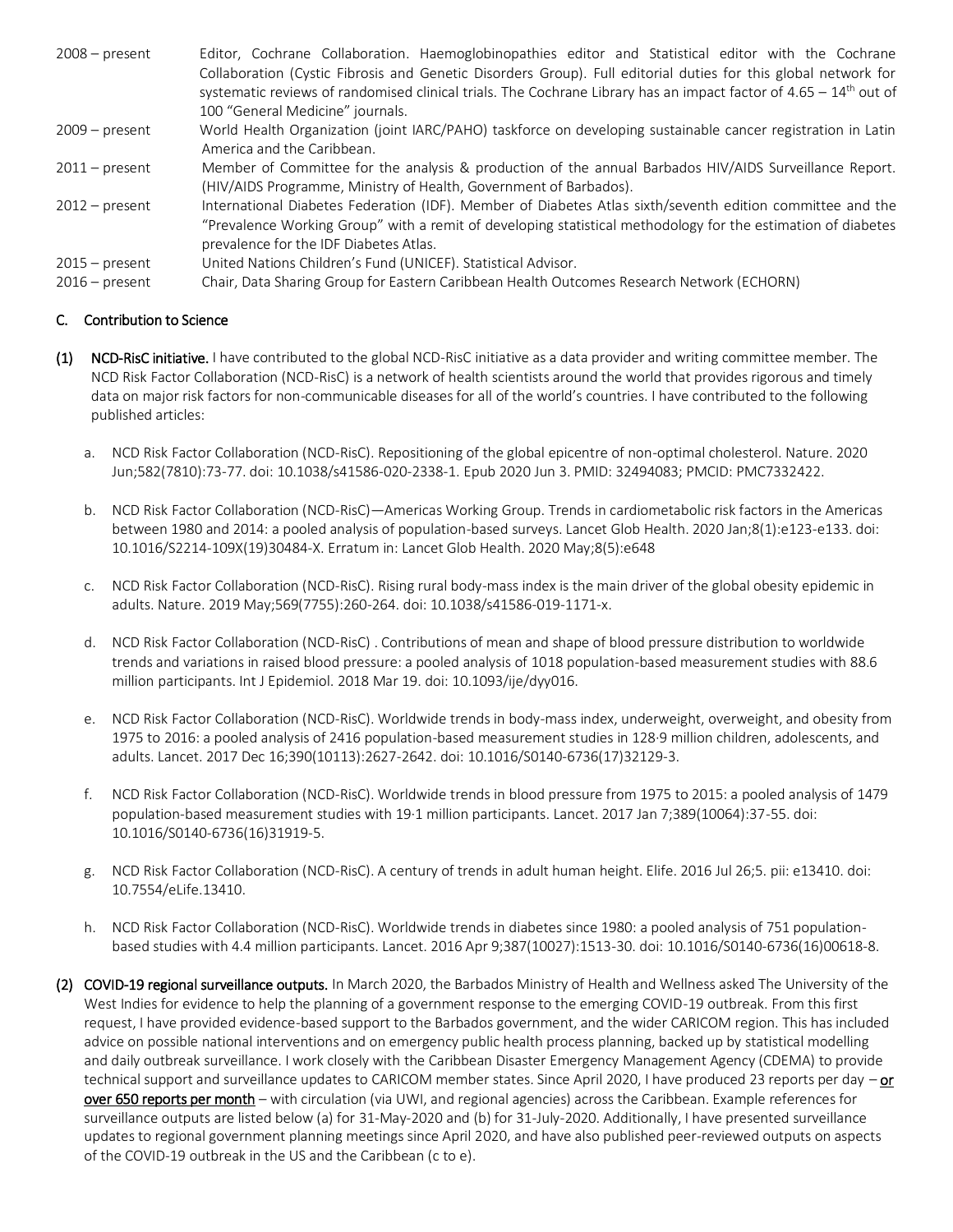- a. Example surveillance output (31-May-2020). Hambleton, Ian (2020): 31-May-2020. COVID-19 Daily Surveillance for the Caribbean / CARICOM. figshare. Figure. https://doi.org/10.6084/m9.figshare.12746147.v2
- b. Example surveillance output (31-July-2020). Hambleton, Ian (2020): 31-July-2020. COVID-19 Daily Surveillance for the Caribbean / CARICOM. figshare. Figure. https://doi.org/10.6084/m9.figshare.12746174.v1
- c. Pathak EB, Salemi JL, Sobers N, Menard J, Hambleton IR. COVID-19 in Children in the United States: Intensive Care Admissions, Estimated Total Infected, and Projected Numbers of Severe Pediatric Cases in 2020. J Public Health Manag Pract. 2020 Jul/Aug;26(4):325-333. doi: 10.1097/PHH.0000000000001190.
- d. Hambleton IR, Jeyaseelan SM, Murphy MM. COVID-19 in the Caribbean small island developing states: lessons learnt from extreme weather events. Lancet Glob Health. 2020 Jul 2:S2214-109X(20)30291-6. doi: 10.1016/S2214-109X(20)30291-6.
- e. Murphy MM, Jeyaseelan SM, Howitt C, Greaves N, Harewood H, Quimby KR, Sobers N, Landis RC, Rocke KD, Hambleton IR. COVID-19 containment in the Caribbean: The experience of Small Island developing states. Research in Globalization. doi: https://doi.org/10.1016/j.resglo.2020.100019.
- (3) Sickle Cell Disease in the Caribbean. With colleagues at the Jamaican Sickle Cell Unit I have published numerous articles from the long-running Jamaican Sickle Cell Disease Cohort Study. I present several reports from this influential disease cohort. (A) This work was the culmination of two years of fieldwork, tracing over 1,000 people with sickle cell disease who had defaulted from a day care clinic. We successfully traced 99% of this defaulted sample, and this allowed us to offer the first survival estimates for homozygous sickle disease in the Caribbean. (B) Neonatal screening is standard practice in many industrialized countries, but is uncommon in developing nations. This study used the unique power of the Jamaican sickle cell cohort study to highlight how many people with sickle cell disease go undetected if neonatal screening is not available. The information has been used in several African countries as a rationale for local neonatal screening programmes. (C) B19 infection often leads to aplastic crisis in people with homozygous sickle cell disease. This short report used a new immunoassay to highlight for the first time that B19 seroconversion could occur without known haematological change, despite close monitoring – about one third of infections do not manifest typical aplasia. (D) This study reported on what is very much a philosophy at the Jamaican sickle cell unit – that the majority of people with sickle cell disease and uncomplicated painful crisis can be treated successfully as outpatients. The study was controversial, but the day-care model has now achieved wide acceptance. (E) A report of elderly survivors with sickle cell disease. The Jamaican Clinic pioneered observations of extreme clinical variation in this single mutation recessive disease.
	- a. Wierenga KJ, Hambleton IR, Lewis NA. Survival estimates for patients with homozygous sickle-cell disease in Jamaica: a clinic-based population study. Lancet. 2001 Mar 3;357(9257):680-3.
	- b. Hambleton IR, Wierenga KJJ. Identifying homozygous sickle-cell disease when neonatal screening is not available: a clinicbased observational study. J Med Screen. 2004; 11: 175-179.
	- c. Serjeant BE, **Hambleton IR**, Kerr S, Kilty C, Serjeant GR. Haematological response to parvovirus B19 infection in homozygous sickle-cell disease. Lancet. 2001 Nov 24;358(9294):1779-1780.
	- d. Ware MA, Hambleton I, Ochaya I, Serjeant GR. Day-care management of sickle cell painful crisis in Jamaica: a model applicable elsewhere? Br J Haematol. 1999 Jan;104(1):93-6.
	- e. Serjeant GR, Higgs DR, **Hambleton IR**. Elderly survivors with homozygous sickle cell disease. N Engl J Med. 2007 Feb 8;356(6):642-3.
- (4) HIV in sub-Saharan Africa. This clinical trial report was the culmination of three-years of fieldwork in rural Tanzania. The results were eagerly awaited and were ultimately disappointing, but the study highlighted many of the difficulties that will be encountered when implementing large-scale pharmaceutical interventions in resource-limited environments. Supplementary papers followed.
	- a. Watson-Jones D, Weiss HA, Rusizoka M, Changalucha J, Baisley K, Mugeye K, Tanton C, Ross D, Everett D, Clayton T, Balira R, Knight L, Hambleton I, Le Goff J, Belec L, Hayes R. Effect of Herpes Simplex Suppression on Incidence of HIV among Women in Tanzania. N Engl J Med. 2008; 358(15):1560-71
	- b. Vallely A, Hambleton IR, Kasindi S, Knight L, Francis SC, Chirwa T, Everett D et al. Microbicides Development Programme, Tanzania: Are women who work in bars, guesthouses and similar facilities a suitable study population for clinical trials of vaginal microbicide trials in Africa? PLoS One, 2010 5(5): e10661.
- (5) Health inequalities in the Caribbean. In recent NIH-funded work we have performed a series of analyses that provide new insights into inequalities in health outcomes across the Caribbean and in comparisons with regional neighbors. In two recent examples we have explored inequalities in life expectancy in the Americas and inequalities in mortality rates between African descent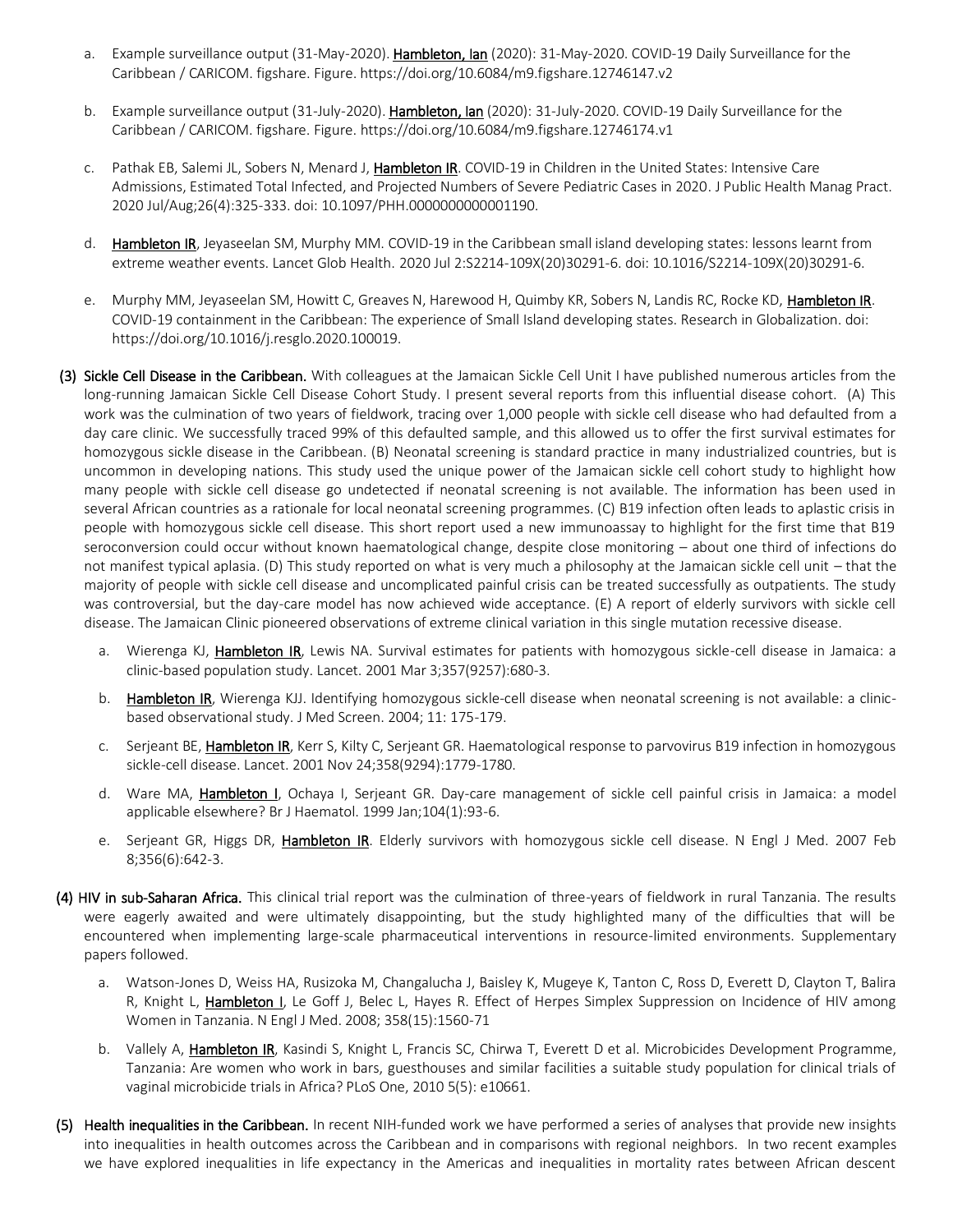populations in the Caribbean and the US. A picture is emerging of the Caribbean with a slowly improving health environment, but at a rate that means the Caribbean is falling behind its regional neighbors in North, Central, and South America. This work has been presented to the annual meeting of CARICOM Chief Medical Officers, and to the annual meeting at PAHO in September of the CARICOM Ministers of Health. The work has received much regional attention in the Caribbean and North America, and has led to country-level collaborations with Ministries of Health in several Caribbean countries. The ultimate goal of such work is to identify vulnerable populations that can benefit from public health intervention, and planning for these interventions is underway.

- a. Hambleton IR, Howitt C, Jeyaseelan S, Murphy MM, Hennis AJ, Wilks R, Harris EN, MacLeish M, Sullivan L; U.S. Caribbean Alliance for Health Disparities Research Group (USCAHDR). Trends in Longevity in the Americas: Disparities in Life Expectancy in Women and Men, 1965-2010. PLoS One. 2015 Jun 19;10(6):e0129778. doi: 10.1371/journal.pone.0129778.
- b. Hambleton IR, Jeyaseelan S, Howitt C, Sobers-Grannum N, Hennis AJ, Wilks RJ, Harris EN, MacLeish M, Sullivan LW; US Caribbean Alliance for Health Disparities Research Group. Cause-of-death disparities in the African diaspora: exploring differences among shared-heritage populations. Am J Public Health. 2015 Jul;105 Suppl 3:S491-8. doi: 10.2105/AJPH.2015.302676.
- (6) Lower-limb amputations in Barbados. This study of lower-extremity amputation among people with diabetes is a good example of local epidemiology that can guide a future research agenda. The alarming amputation rates and poor subsequent survival highlighted by this study is guiding planning for future interventions.
	- a. Hambleton IR, Jonnalagadda R, Davis CR, Fraser HS, Chaturvedi N, Hennis AJ. All-cause mortality after diabetes-related amputation in Barbados: a prospective case-control study. Diabetes Care. 2009 Feb;32(2):306-7.

#### A complete List of Published Work in MyBibliography:

https://www.ncbi.nlm.nih.gov/sites/myncbi/ian.hambleton.1/bibliography/45581524/public/?sort=date&direction=descending

# D. Research Support

| <b>Ongoing Research Support</b>                                                                 |                   |                           |
|-------------------------------------------------------------------------------------------------|-------------------|---------------------------|
| National Institutes of Health.                                                                  | C Ragin / M       | $01/07/2018 - 30/06/2022$ |
| Extending a Caribbean based cohort to promote US-Caribbean                                      | Tulloch-Reid (Co- |                           |
| comparisons to facilitate research addressing Black health disparities<br>Grant ID: R01MD013347 | PIS)              |                           |
| Role: Co-Investigator                                                                           |                   |                           |
|                                                                                                 |                   |                           |
| National Institutes of Health.                                                                  | M Nunez-Smith     | $01/07/2018 - 30/06/2022$ |
| Pediatric ECHORN Cohort Study: intergenerational factors that                                   | (PP)              |                           |
| contribute to cardiovascular risk in the Eastern Caribbean                                      |                   |                           |
| Grant Ref: R01HL143785                                                                          |                   |                           |
| Role: Co-investigator / Data Analysis Core                                                      |                   |                           |
| Canadian International Development Research Centre                                              | A Samuels (PI)    | $01/01/2018 - 31/12/2021$ |
| Improving Household Nutrition Security and Public Health in the                                 |                   |                           |
| CARICOM                                                                                         |                   |                           |
| Grant ID: 108690                                                                                |                   |                           |
| Role: Co-Investigator                                                                           |                   |                           |
| UK National Institute for Health Research.                                                      | N Wareham (PI)    | $01/04/2017 - 31/12/2020$ |
| Establishing a Global Diet and Activity Research Network (GDAR) via an                          |                   |                           |
| NIHR Global Health Research Group on Diet and Activity                                          |                   |                           |
| Grant Ref: 16/137/34                                                                            |                   |                           |
| Role: Co-investigator                                                                           |                   |                           |
| Barbados Ministry of Health                                                                     | N Sobers (PI)     | $01/01/2018 - 12/31/2023$ |
| The Barbados National Registry for Chronic non-communicable disease                             |                   |                           |
| $(BNR)$ .                                                                                       |                   |                           |
| Round 4 (years 11 to 15)                                                                        |                   |                           |
| Role: Co-investigator / study statistician                                                      |                   |                           |